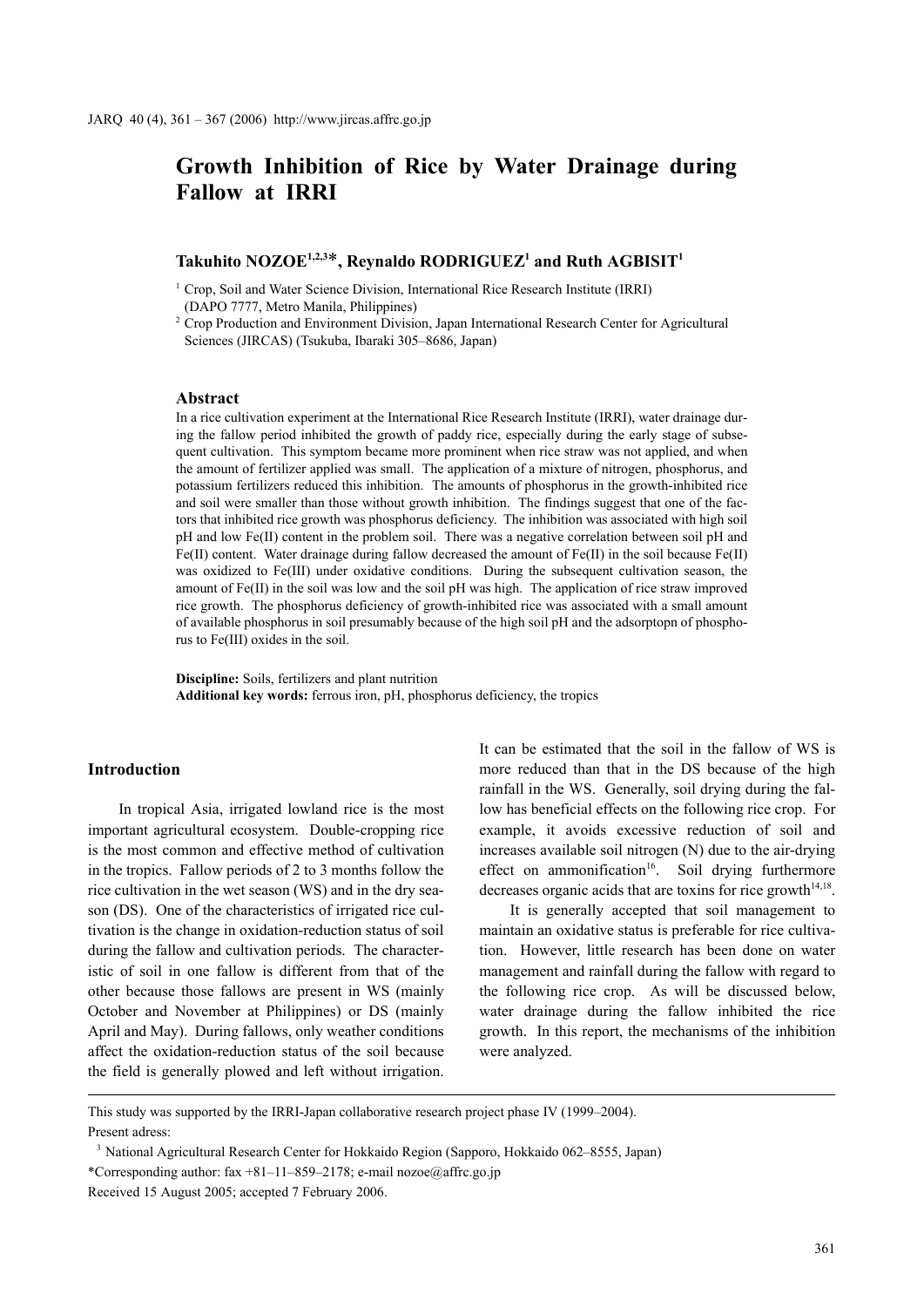#### **Materials and methods**

IRRI has conducted a long-term experiment since 1972. In this field (field name: L2), the same water, organic material, and fertilizer managements have been continued in each plot since the beginning of this experiment. During the 2001 WS and 2002 DS, shoot and soil were sampled periodically. In the 2001 DS, 2001 WS, 2002 DS, and 2002 WS, grain yields were analyzed. For the experiments on those seasons, pregerminated seeds of IR72 were sown on seedling trays to produce uniform seedlings. Fourteen-day-old seedlings were transplanted on 11 Jan 2001, 26 Jun 2001, 8 Jan 2002, and 27 Jun 2002 as 2001 DS, 2001 WS, 2002 DS, and 2002 WS cultivation, respectively. Spacing was at  $20 \times 20$  cm with four seedlings per hill. Cultivation periods in the 2001 DS, 2001 WS, 2002 DS, and 2002 WS were 96, 91, 93, and 90 days, respectively. The field was irrigated with groundwater.

Eight plots (two for water management in fallow season  $\times$  two for management of organic material  $\times$  two for fertilizer management) were laid out in a randomized complete block design with four replications. The size of each plot was  $5 \times 6.5$  m<sup>2</sup>. Main plots were either not irrigated (W0) or irrigated (W1) during the fallow period. To analyze the effect of the application of organic materials, two plots were set up as subplots. All rice straw was removed from the field after harvesting of the previous crop (S0), or straw was spread and incorporated into the soil one month before transplanting (S1). The average amount of rice straw into the soil was approximately 150% of the grain yield. To analyze the effect of the amount of fertilizer, two plots were set up as sub-subplots. In F0, 50 kg  $ha^{-1}$  of nitrogen (N) was applied basally before puddling irrespective of season. Neither phosphorus (P) nor potassium (K) was applied. In F1, 150, 30, and 40 kg ha<sup>-1</sup> of N,  $P_2O_5$ , and K<sub>2</sub>O were applied in the DS. Those components in the WS were 80, 20, and 30 kg ha-1, respectively. All fertilizers were applied basally before puddling.

Roots of collected plant samples were removed and shoot dry matter was weighed after drying. For the analysis, a part of the dried shoot was separated into leaf (leaf blade and sheath), stem, and panicle, which were ground. The amount of P in leaf was analyzed with the Infra Analyzer 405 (Braun+Lube, Norderstedt, Germany)<sup>7</sup>. In F0 plots, soil was sampled by a core sampler (5 cm diam.) and the soil 2 cm from the surface was removed. This soil sample was transferred to the laboratory immediately. Ferrous iron was extracted by acetate buffer (pH 2.8) and determined by a colorimetric method using *o*phenanthriline<sup>9</sup>. The soil pH  $(H_2O)$  was determined by a standard method<sup>19</sup>. Before the application of fertilizer on 2002 WS, soil was sampled from each plot. After this sample was air-dried, the available P was determined by using the Olsen method $10$ .

## **Results**

In the 2001 DS, 2001 WS, and 2002 DS, grain yields in the F1 plots were greater than those in the F0 plots because of high fertilizer application in the F1 plots (Fig. 1). In all cropping seasons of current experiments, grain yields in the W0S0F0 plots were significantly lower



#### **Fig. 1. Grain yield**

Data were converted to grain yield at 14% water content. Symbols with different letters denote a significant difference at the 5% level by Duncan's protected LSD.

W0: Dried fallow, W1: Flooded fallow, S0: No straw, S1: With straw, F0: Low input of N, F1: Full NPK supply.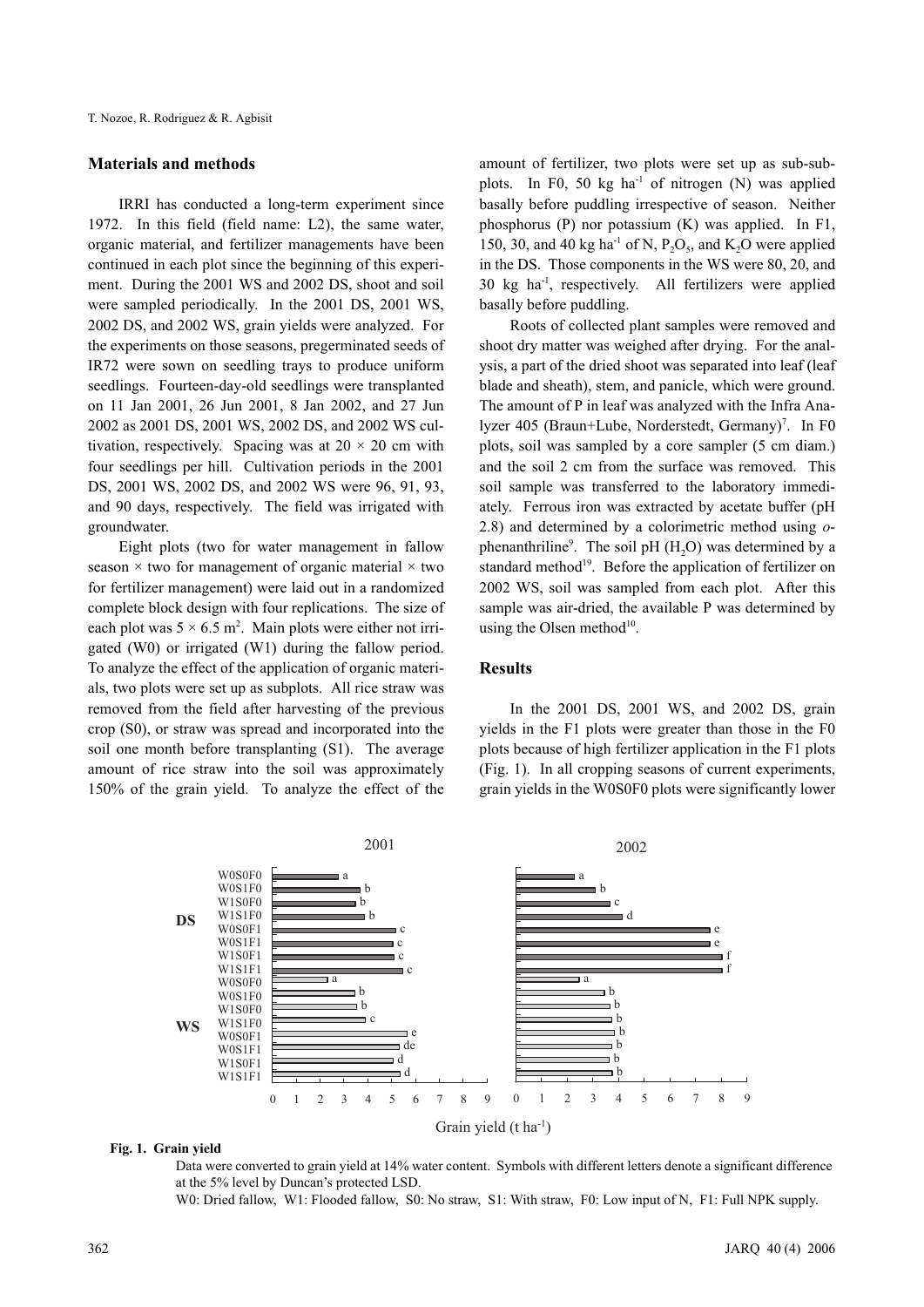than those in other F0 plots. While, in the F1 plots, the yields in W0S0F1 plots were not smaller than other F1 plots.

Fig. 2 shows the development in dry weight during the 2001 WS and 2002 DS. In both seasons, the dry weights in the F1 plots were greater than those in the F0 plots, and those in the W0S0F0 plots tended to be smaller than those in other F0 plots. To analyze this growth inhibition in W0S0F0 plots, the changes in dry weight in F0 plots were re-plotted in Fig. 3 on the basis of the data



#### **Fig. 2. Changes in dry weight in 2001WS and 2002DS**

Vertical bars indicate standard deviation. DAT: Days after transplanting. W0: Dried fallow, W1: Flooded fallow, S0: No straw, S1: With straw, F0: Low input of N, F1: Full NPK supply.



#### **Fig. 3. Changes in dry weight in F0 plots**

Symbols with different letters denote a significant difference at the 5% level by Duncan's protected LSD. W0: Dried fallow, W1: Flooded fallow, S0: No straw, S1: With straw, F0: Low input of N, F1: Full NPK supply.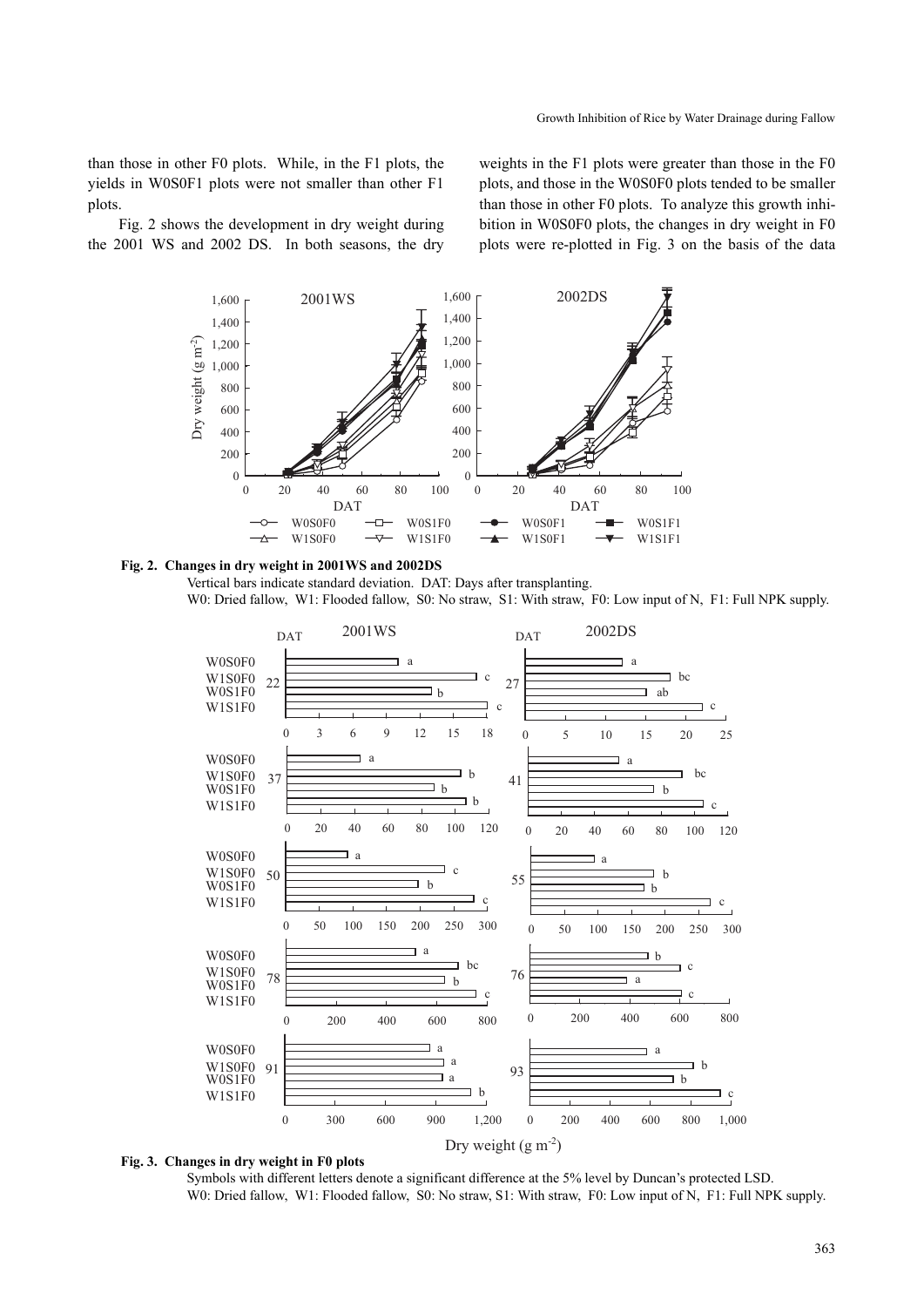shown in Fig. 2. In the W0 plots, the dry weights were smaller than those in the W1 plots. Especially in the W0S0F0 plots, the dry weights tended to be lower than those in other F0 plots. This inhibition in W0S0F0 plots was prominent during the early stage of growth, and recovered after that. However, the final dry weights in the W0S0F0 plots were lower than those in the W1S1F0 plots. As shown in Fig. 3, the dry weight tended to be in the following order.

#### W1S1F0 > W1S0F0 > W0S1F0 > W0S0F0

This phenomenon suggests that the growth in the W0S0F0 plots was inhibited, and that the application of straw and/or the introduction of water on fallow improved the situation.

Fig. 4 shows the changes in leaf P contents during the 2001 WS and 2002 DS. The P content in the W0S0F0 plots was lowest in the content of leaf P during the early growth stages. No association of N, K, and Zn with inhibition was found (data not shown). Table 1 shows the available P in the F0 plots. The amount of Olsen P in W0S0F0 was smaller than in other plots.

Analysis of soil pH showed that W0S0F0 plots had the highest pH and that the difference to other plots was most pronounced during early stages of growth (Fig. 5). Those findings suggest that the drainage of water during the fallow season increased the soil pH, while the application of rice straw decreased it. The Fe(II) content in the W0S0F0 plots was lower than in other plots throughout the growth season.

## **Discussion**

#### **1. Growth inhibition of rice**

Except for the 2002 WS, grain yields in fertilized plots (F1) were greater than those in F0 plots, suggesting that this difference was caused by the deficiency for one of the elements supplied in NPK fertilizers (Fig. 1). In the 2002 WS, the application of fertilizer in the F1 plots did not affect grain yield. Although this fact was presumably attributed to climatic factors, the mechanism remains to be analyzed.

Rice growth tended to recover during the later stages of cultivation in the W0S0F0 plots (Fig. 3), but the grain yield was lower than in other F0 plots (Fig. 1). This finding suggests that the growth inhibition during the early stage of cultivation reduced the grain yield. Differences in the growth inhibition between the WS and DS were not clear. As mentioned above, flooding soil during fallow  $(W1)$ , the application of rice straw  $(S1)$ , and/or application of fertilizer (F1) helped to improve the situation. The presence of the large amount of fertilizer (F1), the presence or absence of water drainage during the fallow season and the application of rice straw hardly affected the rice growth (Fig. 2). As shown in Fig. 3, the dry weight in the F0 plots tended to be W1S1F0 > W1S0F0 >  $W0S1F0 > W0S0F0$ . These findings indicate that the effect of the flooded soil in the fallow (W1) to improve the growth was greater than that of the application of rice straw (S1).



**Fig. 4. Changes in P contents in the leaf of F0 plots**  Vertical bars indicate standard deviation. W0: Dried fallow, W1: Flooded fallow, S0: No straw, S1: With straw, F0: Low input of N, F1: Full NPK supply.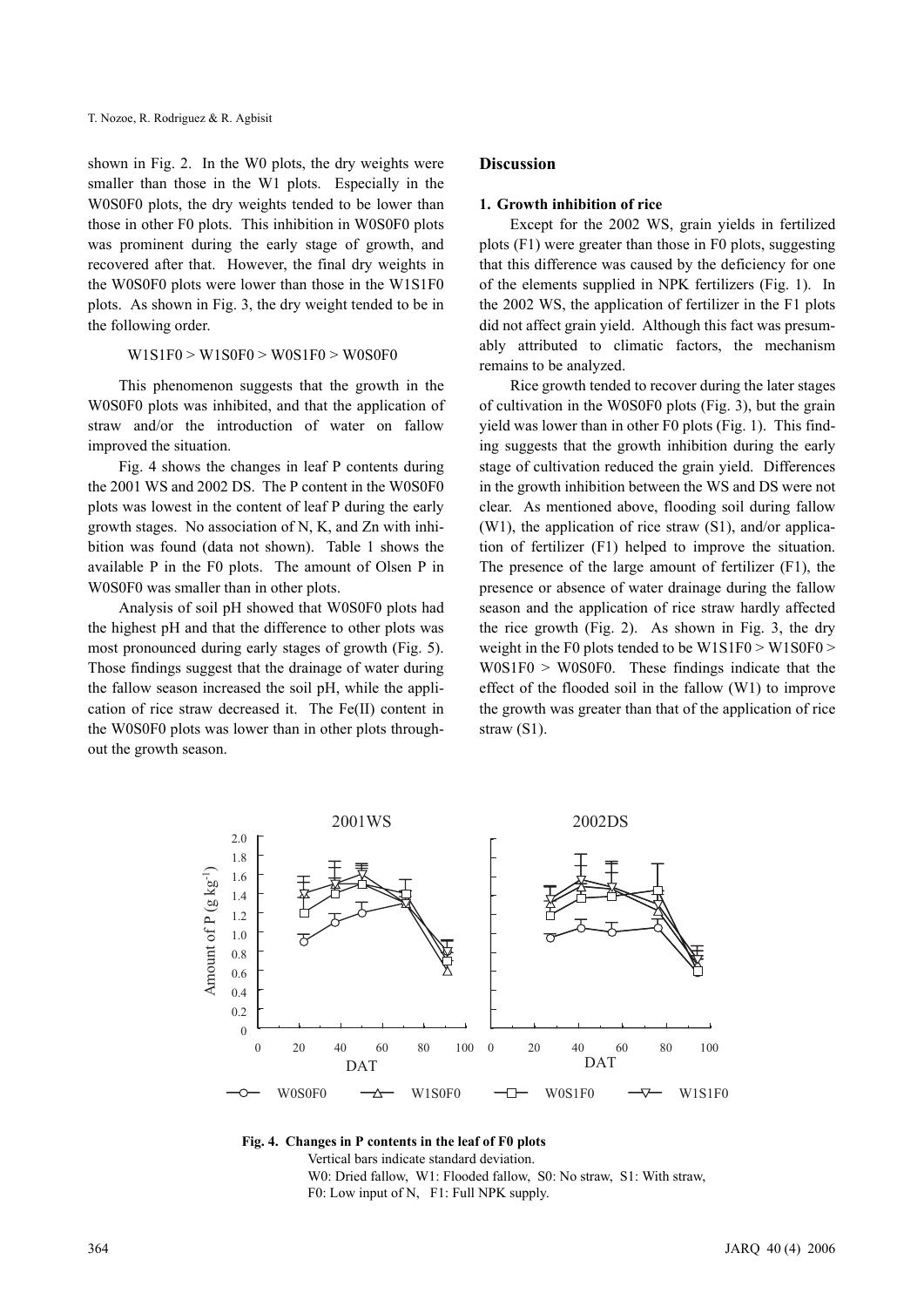

**Fig. 5. Changes in the amounts of soil Fe(II) and pH values in the F0 plots**  Vertical bars indicate standard deviation.

# **2. The relationship between P uptake and growth inhibition**

Rice growth was not inhibited in the F1 plots (Fig. 2), indicating that N, P, and/or K was associated with the inhibition. Under the current condition, however, the deficiencies of N and K were not confirmed by the analysis of these elements in leaf (data not shown). Phosphorus deficiency occurs in acidic or alkaline soil such as acidic latosol soil, acid sulfate-rich soil, and calcareous soil<sup>20</sup>. Sasaki and Hirata<sup>17</sup> reported that rice plants require P uptake, especially in the early stage of growth. When the amount of P in the plant is not sufficient, the plant moves P from old to new tissue. This means that the P deficiency barely occurs during the late stage of growth if P uptake during early growth is sufficient. Dobermann and Fairhurst<sup>2</sup> show the critical level of deficiency using the concentration of nutrient in the leaf. According to the report, the optimal level of leaf P concentration from mid-tillering to panicle initiation (PI) is  $2-4$  g kg<sup>-1</sup>, and the critical level during this period for P deficiency is  $1$  g kg<sup>-1</sup>. In the current study, the leaf P content of W0S0F0 plots was below 1 g  $kg^{-1}$  at mid-tillering which suggests that the growth inhibition in W0S0F0

**Table 1. Amount of available P in soil (F0 plot)**

| <b>Plot</b> | Olsen P $(mg kg-1)$ |
|-------------|---------------------|
| W0S0F0      | 14                  |
| W1S0F0      | 2.3                 |
| W0S1F0      | 19                  |
| W1S1F0      | 2.5                 |

plots was caused by P deficiency (Fig. 4). The presence of P deficiency<sup>3</sup> was supported by the findings in the changes of dry weight (Fig. 3) and in the amount of available P in soil (Table 1).

# **3. The relationship between soil pH and growth inhibition**

It was reported that rice has a comparatively high tolerance of high  $pH^6$ , namely, a high soil pH barely inhibits rice growth directly. In the current study, however, the high values of soil pH in the W0S0F0 plots were related to growth inhibition. The changes in the values of pH seem to be synchronized with those in Fe(II) contents (Fig. 5). To analyze the relationship between Fe(II) content and pH values, the data shown in Fig. 5 were re-plot-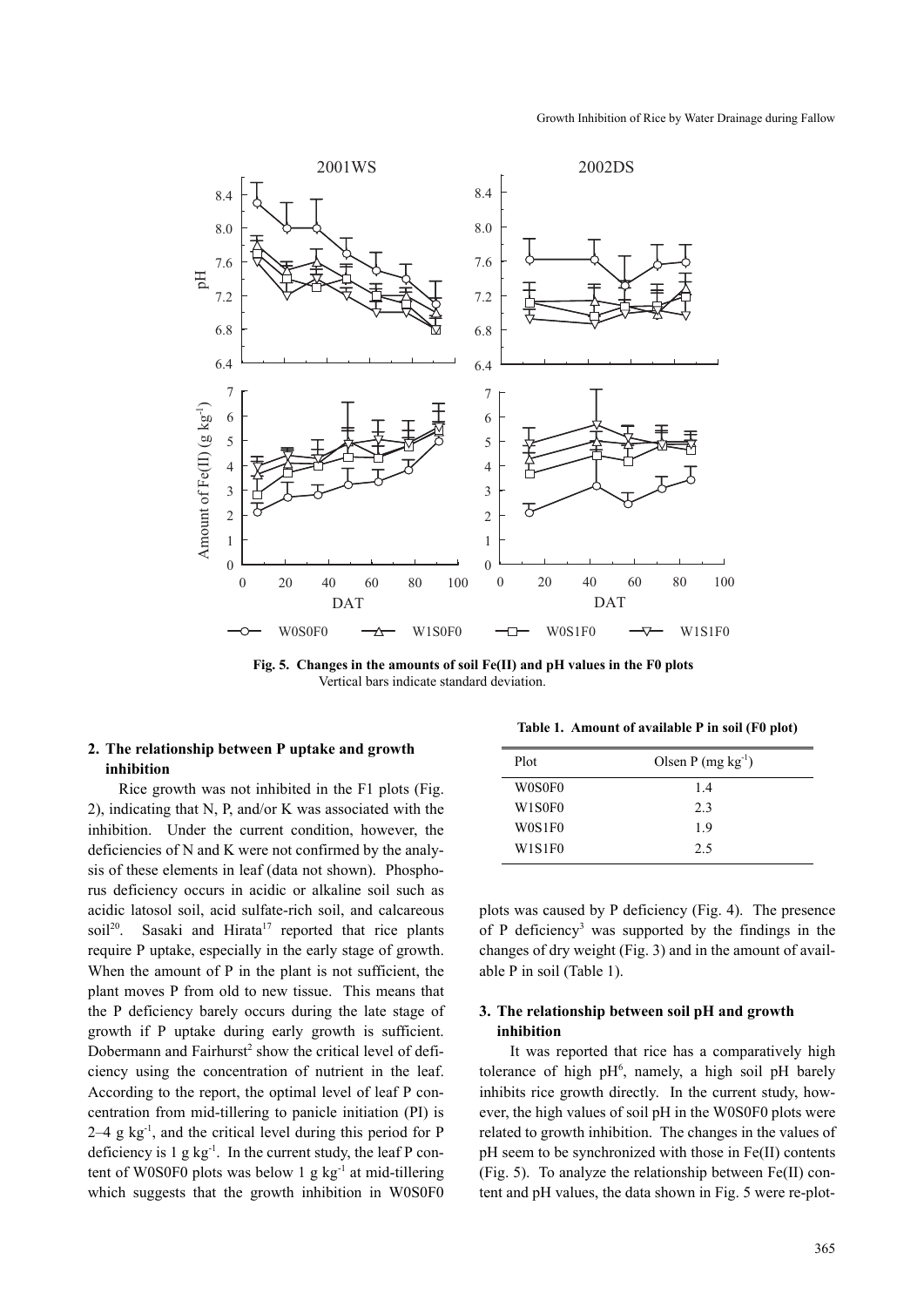

**Fig. 6. Relationship between pH and Fe(II) in soil** \*\*: Significant at 1% level.

ted in another figure (Fig. 6). On the basis of this analysis, there was a significant negative correlation between the values of pH and the Fe(II) content. In a previous study in relation to single, double, and triple rice cropping in the tropics, Nozoe et al.<sup>12</sup> reported that the pH of those soils decreased with the increase in the annual number of croppings. This indicates that the pH value tended to be high with the increase in the periods of fallow, and with the increase in the intensity of drying. The results obtained in the current study support those results. Ponnamperuma et al.<sup>15</sup> reported a negative correlation between the partial pressure of soil carbon dioxide  $(CO<sub>2</sub>)$ and the pH value when the soil pH was high. Carbon dioxide is generated as a terminal product of the decomposition of organic materials and the soil organic materials serve as an electron donor for the soil reduction. As the soil reduction proceeds, the soil pH decreases because the partial pressure of  $CO<sub>2</sub>$  increases. In the current study, the pH in the W0S0F0 plots was higher than those in other plots (Fig. 5). During the experiment since 1972, it can be estimated that the amounts of biomass in soil of W0S0F0 plots had become smaller than those of other plots because the growth in W0S0F0 plots had been inhibited. High pH in W0S0F0 plots was presumably caused by the low pressure of  $CO<sub>2</sub>$  from the small amount of biomass in the soil.

In relation to the mechanism of the suppression of P uptake under high pH conditions, the high concentration of calcium (Ca) in the soil decreases the amount of available  $P^2$ . Phosphate is adsorbed to Fe(III) oxides and the Fe(II) is oxidized to Fe(III) during the fallow season<sup>8</sup>. During the following cropping season, the phosphate becomes available with the reduction of Fe(III) oxides to Fe(II). In the current study, however, the mechanism of the P deficiency is not clear. The application of rice straw might increase the amount of P in rice from the rice straw, which subsequently improves the suppression of P uptake by decreasing soil pH.

Cassman et al. $<sup>1</sup>$  reported that rice yields declined</sup> during 20 or more years under intensively submerged conditions in other long-term experiments at IRRI. This yield decline was associated with the decrease in N-supplying capacity of soil<sup>13</sup>. The values of soil pH of double- and triple-crop rice were 6.5 and 6.2, respectively. The mechanism of growth inhibition in the current study was different from that of the yield decline because the soil pH of the current experiment was higher (Fig. 5) and the growth inhibition of the current study was attributed to the P deficiency.

In the current study, soil drying in the fallow inhibited the following rice growth. It is necessary to take into account that this inhibition was observed under the special conditions such as low available P content in soil and high soil pH. Therefore, rice growth would not be inhibited when the amount of fertilizers was sufficient, and under conditions of low soil pH, which is the more common situation in the tropics. After the rice cultivation, however, the land tends to be left without any management in the tropics, and the soil is dry especially in fallow of DS. Therefore, it can be estimated that the soil drying in fallow inhibited rice growth in a certain part of lands with high soil pH. Although the application of P improves the situation, the amount of P that is applied in the tropics is small<sup>5,11</sup> because N application is more efficient in increasing yield than P application. The application of rice straw also improves the situation. However, much rice straw is removed or burned<sup>4</sup>. Even under normal conditions in the tropics, applications of P as well as